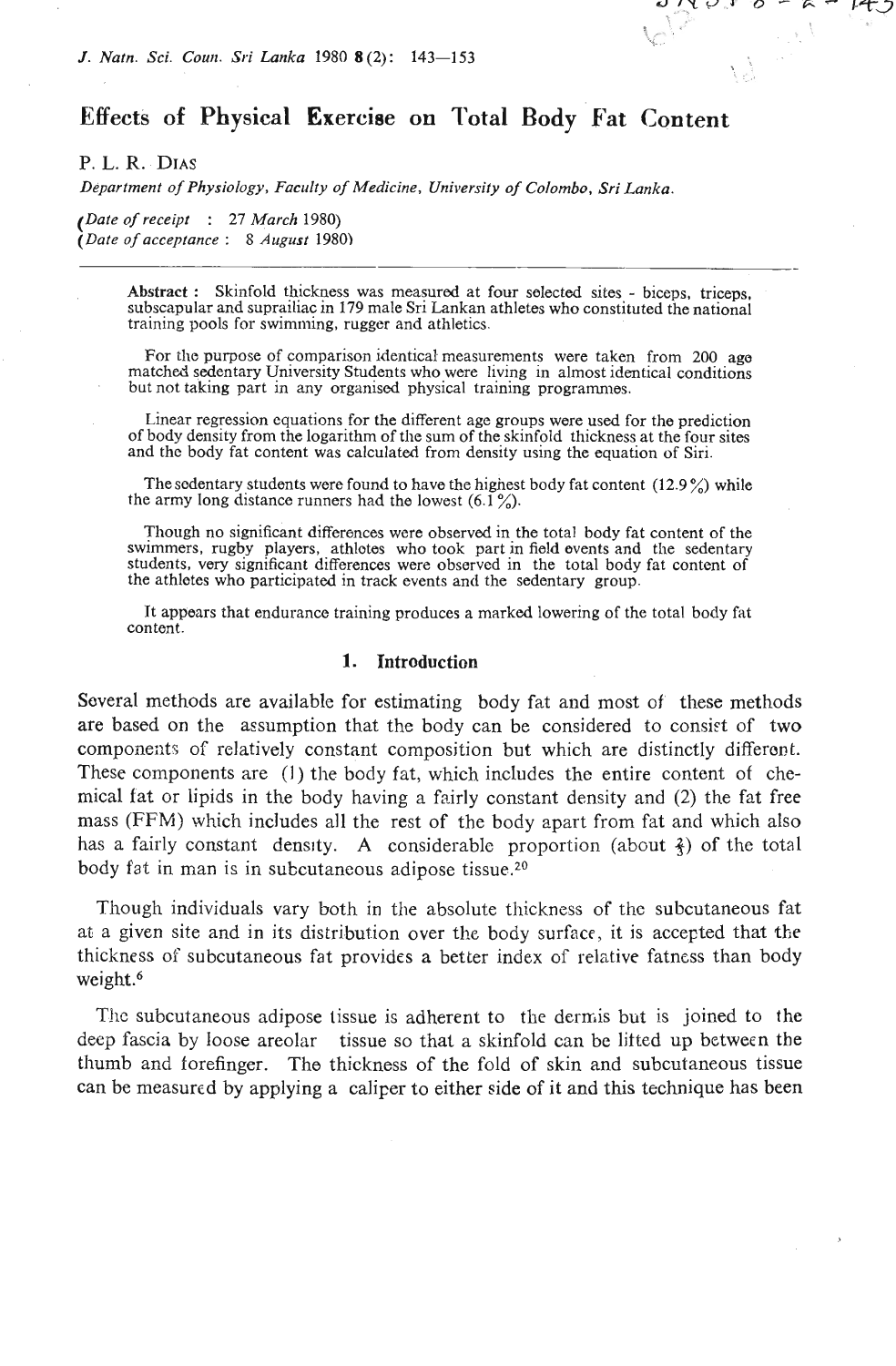used to give an estimate of body  $fat.^{19,36,41,44}$  The measurement of skinfold thickness to estimate body fat has now become a standard anthropomctric technique and is an invaluable field procedure which can be applied to large numbers of subjects.

Brozek and Keys<sup>3</sup> were the first to use the relationship between skinfold thickness and body density for assessing fat content though Booth2 and Sloan **42n43**  made refinements to this technique.

The correlation coefficients for total skinfold thickness and body density in young adult men was  $-0.835$  which is very significant (P < 0.001  $^{17,33}$ ). Other anthropometric measurements (as circumference of arm or thigh) did not give as high correlations as skinfolds with density.

Skinfold thickness measured by pinch caliper correlated quite highly with fat thickness under the skin at the same sites as determined by surgical incision  $r=0.82^{22}$ and by means of X-ray r=0.61-0.90.7,10,23,24,45 A study by Forbes et al<sup>21</sup> using <sup>40</sup>K showed that the correlation coefficient of fat content against average skinfold thickness was 0.80 for males. When the thickness at 3 or more sites were averaged, the correlation coefficients ranged from  $0.74-0.91$  .5,38,50 Skinfold thickness even at olle site (triceps or subscapular) was **a** fairly good predicator of total fatness  $r=0.65-0.93$ .<sup>9</sup> Inclusion of body weight with skinfold thickness did not improve the estimation of total body fatness.<sup>16,28</sup>

Taking all these factors into consideration it was decided to estimate body fat in our subjects using skinfold thickncss as it is apparent that skinfold measurements are not inferior in consistency to the classical body measurements and since they compare favourably with most physiological variables. Since there is a wide discrepancy between the skinfold thickness of age matched males and females, this study was confined to only males.

A significant reduction in skinfold thickness and estimated body fat has been demonstrated following physical training.<sup>32</sup> Thompson<sup>46,47</sup> showed significant changes in skinfold measurements among college team players even during a single season of training. Long distance running has been found to require an energy expenditure as much as  $6000 \text{ K}$  cal per day<sup>12,13</sup> and this demand on the metabolic system seems to offer little opportunity for thc dcposition of excess adipose tissue.

Based on these observations it was decided. to investigate the total body fat content of trained male athlctes selected from the national training pools at the height of their training programme and to compare this with similar data obtained from sedentary male University students of about the same average age (age matched) and living in almost the same conditions and having a somewhat similar diet. These University students were not participating in any organised physical training programme. The sports that these athletes participated in were athletics (track and field), swimming and rugger.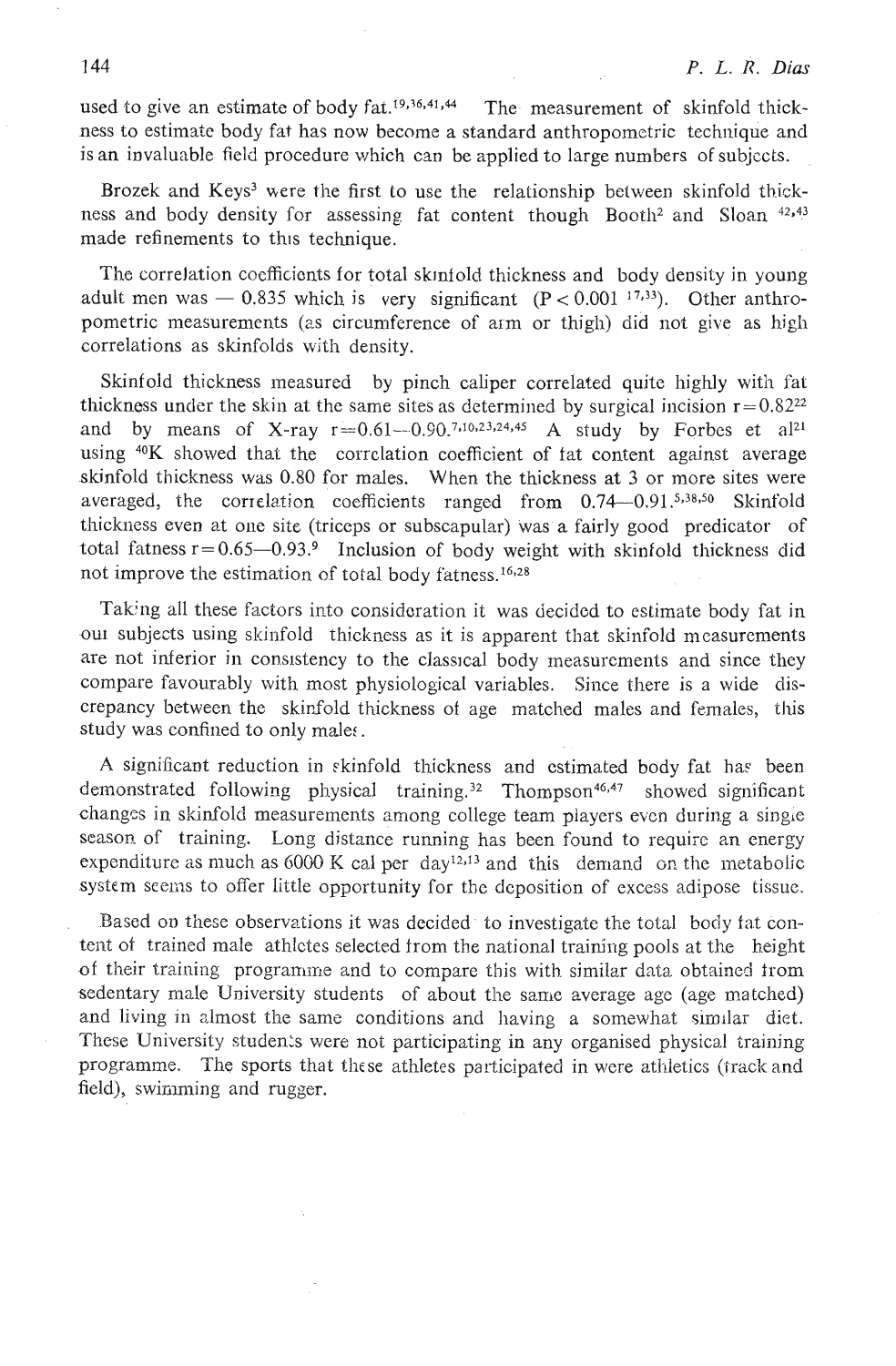## **2. Materials and Methods**

Skinfold thickness was measured using the Harpenden skinfold caliper, described by Tanner.<sup>44</sup> The caliper used was a new model Harpenden skinfold caliper (British Indicator Ltd, St. Albans, Herts.) where one complete revolution of the pointer on the scale was equivalent to 20 mm and which exerted a constant pressure of 10 gm/sq mm.

There is a lack of agreement on the number and location of points at which the skinfolds have been or should be measured. Richer<sup>37</sup> measured it at 20 different sites and Matiegka et al<sup>31</sup> at 7 sites. As the relationship between body density and the logarithm of the sum of the four skinfolds is apparently linear in form<sup>18</sup> and as the incorporation of height, body weight or limb circumference caused no improvement in the standard error, only the four sites stipulated by Durnin and Womerscly<sup>18</sup> were used to estimate skinfold thickness.

Calculations wcre made using the logarithm of each skinfold thickness rather than the actual measurement because the S. E. of the estimate of density using the logarithm of the skinfold was lower than those for the law measurements.<sup>18</sup>

Edwards et al<sup>19</sup> suggested the substraction of  $1.8 \text{mm}$  which is the thickness of a double layer of skin, but Durnin and Womersely<sup>18</sup> showed that no significant alteration was obtained in thc S. E. of thc estimate of density where a deduction of 1.8 mm was made from each measurement of skinfold thickness. Hence no correction was made for skin thickness.

The four sites at which skinfold thickness was measured were identical with those described by Weiner and Lourie.<sup>48</sup>

1. Triceps--at the mid posterior point of thc muscle between the tip of the acromion and the olecranon process. The skinfold being lifted parallel to the long axis of thc arm.

2. Biceps- over the midpoint of the muscle belly.

3. Subscapular-- just below the tip of the inferior angle of the scapula, the fold being picked up parallel to the natural cleavage line of the skin i. e. at an angle of 45° to the vertical.

41. Suprailiac-just above the iliac crest in the midaxillary line.

**At** these 4 sites the skinfold was pinched up firmly between tho thumb and forefinger, taking care that no underlyng muscle was included, and the caliper was applied to the fold a little below the fingers. As the error of measurement is much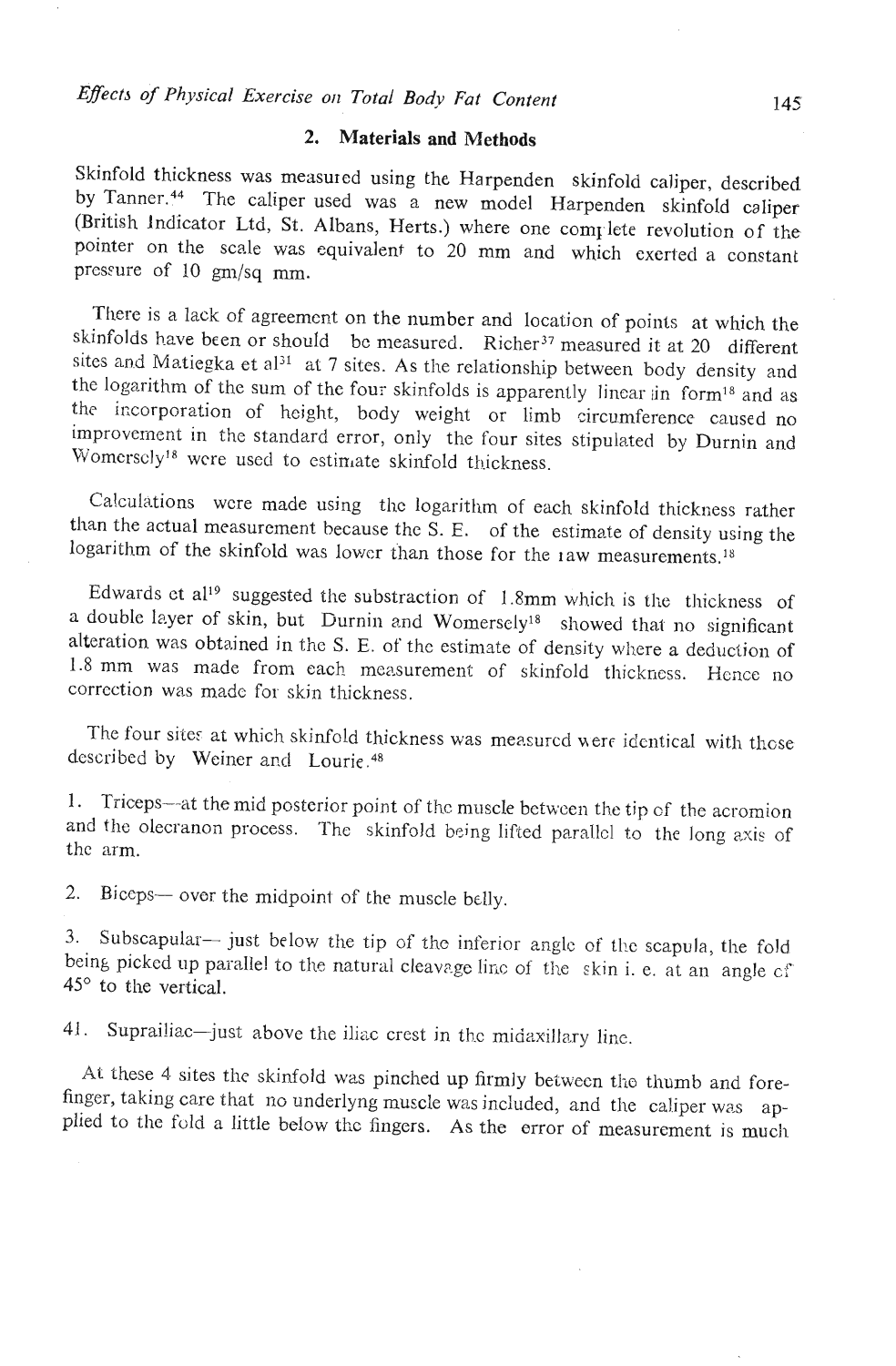greater between observers<sup>19</sup> all measurements were made by the author. All measurements were made on the right side of the body with the subject standing in a relaxed position as described by Consolazio<sup>11</sup>, although Womersely and Durnin<sup>49</sup> showed no statistical difference between measurements on either side of thc body. Three recordings were made at each site and the averagc utilised to estimate body density. Adequate time was allowed between measurements so that the tissues would regain their normal configuration.

Linear regression equations for the different age groups stated below, were used for prediction of body density from the logarithm of the sum of the skinfold thickness at 4 sites as advocated by Durnin and Womersely.<sup>18</sup>

|              |     | Body density = $C - M x$ Logarithm total skinfold |               |               |
|--------------|-----|---------------------------------------------------|---------------|---------------|
| Age          |     | $17 - 19$ yrs                                     | $20 - 29$ yrs | $30 - 39$ yrs |
| $\mathbb{C}$ | $=$ | 0.1620                                            | 1.1631        | 1.1422        |
| M            | $=$ | 0.0630                                            | 0.0632        | 0.0544        |

The standard error using the regression equation is  $4\frac{9}{6}$ .<sup>17</sup>

Body fat was calculated from density using the equation given by  $Siri^{40}$  which is predicated on the basis of a known and constant density of the non-fat solids in the body.

% Fat = 
$$
\left(\frac{4.95}{D}\right) - 4.50 \times 100
$$

The S. E. using the Siri equation is  $3.5\%$  and for all practical purposes this error is within acceptable limits. No significant difference is known to arise from the use of the equation of Brozek et al.<sup>8</sup>

Though derived measurements using formulae always have more error than direct measurements, the above method was employed in this paper for the estimation of the fat content of the athletes and non-athletes because the apparatus for making direct measurements was not available in Sri Lanka.

## **3.** Results

The total skinfold, body density and total body fat content are calculated separately for each event.

Table 1 presents the age, height and weight characteristics of those tested.

Table 2 shows the mean skinfold measurements for all groups.

## 146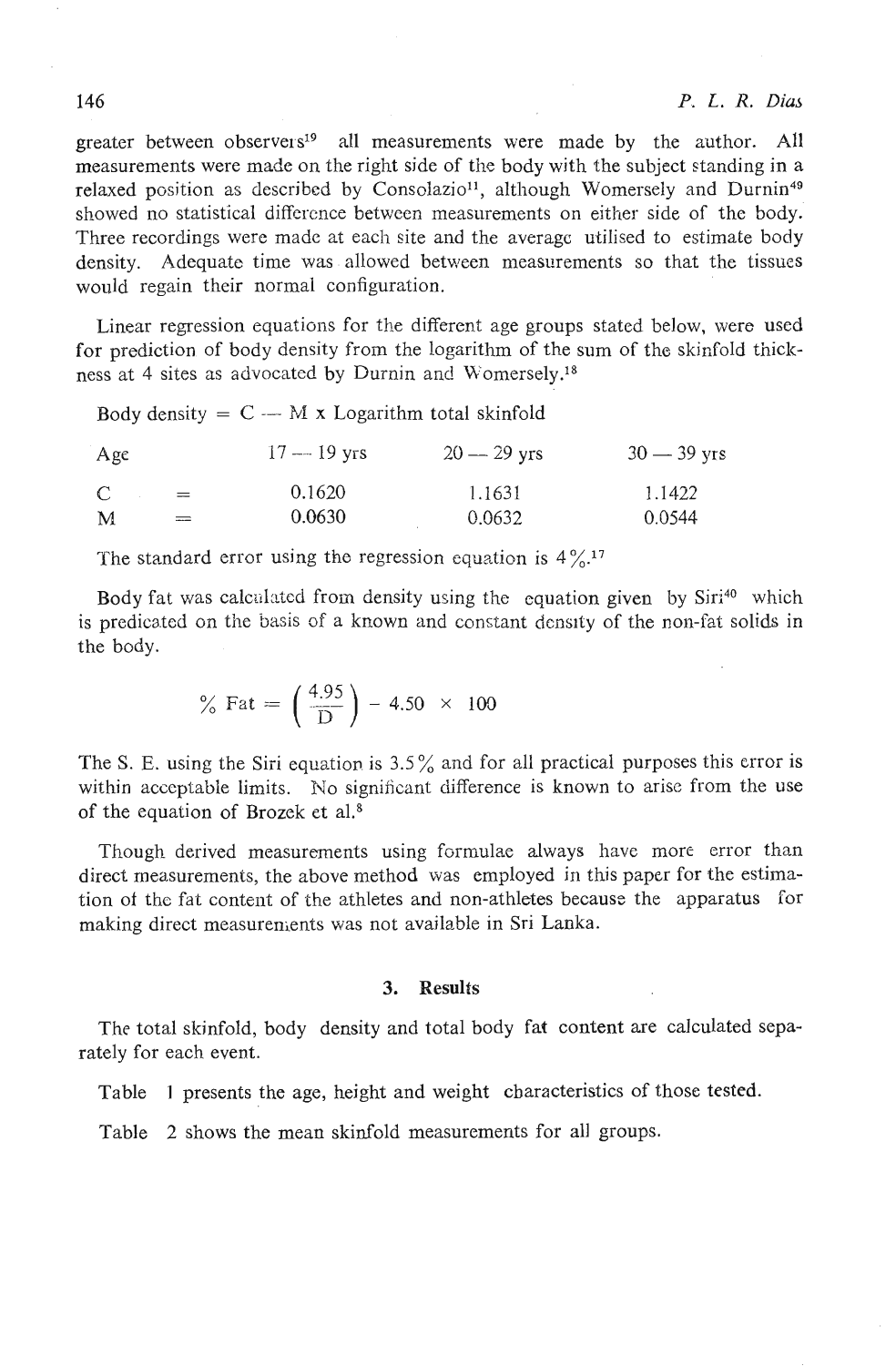| $\ddot{\phantom{a}}$<br>į<br>i |
|--------------------------------|
| athletes and<br>:<br>!<br>Ì    |
|                                |
|                                |
|                                |
|                                |
| Age,                           |
| ì                              |
| LRIKT<br>$\vdots$              |

|                                     |                  |                       |                                                  |                         |                            | Age (years)                                    |                                               |                                 | Height (cm)                               |                                              | Weight (kg)                    |                      |                                         |
|-------------------------------------|------------------|-----------------------|--------------------------------------------------|-------------------------|----------------------------|------------------------------------------------|-----------------------------------------------|---------------------------------|-------------------------------------------|----------------------------------------------|--------------------------------|----------------------|-----------------------------------------|
|                                     |                  |                       | ≿                                                | Mean                    | S.D                        | Range                                          | Mean                                          | S.D.                            | Range                                     | Mean                                         | S.D.                           | Range                |                                         |
| Swimmans                            |                  |                       |                                                  |                         |                            |                                                | 69.5                                          |                                 | 55-177.5                                  |                                              |                                |                      |                                         |
| 7 a side rugger                     |                  |                       |                                                  |                         |                            |                                                |                                               |                                 | 80.6-180.6                                |                                              |                                |                      |                                         |
| Club rugger                         |                  |                       | けっぽみなかなみ                                         | ォォトの4.5%23.3            |                            | สุกุลคลุสุกุลค<br>บัสธสุธาลสุกุล               | $0.58338880$<br>$0.583388880$<br>$0.58338880$ |                                 | 161.3-176.9<br>162.5-178.8<br>156.3-177.5 |                                              | scission 4440<br>scission 4440 |                      |                                         |
| Field events                        |                  |                       |                                                  |                         |                            |                                                |                                               |                                 |                                           |                                              |                                |                      |                                         |
| National sprinters                  |                  |                       |                                                  |                         |                            |                                                |                                               |                                 |                                           |                                              |                                |                      |                                         |
| Public Schools                      |                  |                       |                                                  |                         |                            |                                                |                                               |                                 | 150-173.8                                 |                                              |                                |                      |                                         |
| Army                                |                  |                       |                                                  |                         |                            |                                                |                                               |                                 |                                           |                                              |                                |                      |                                         |
| Army Long Distance                  |                  |                       |                                                  |                         |                            |                                                |                                               |                                 |                                           |                                              |                                |                      |                                         |
| <b>Long Distance</b>                |                  |                       |                                                  |                         |                            |                                                |                                               |                                 | 163.8-181.3<br>161.9-171.2<br>166.9-173.1 | <b>おんさいこうかいせいのはののあるのです</b>                   |                                |                      |                                         |
| (Non-service personnel)             |                  |                       |                                                  |                         |                            |                                                |                                               |                                 |                                           |                                              |                                |                      |                                         |
| Sedentary                           |                  |                       | 200                                              | 23.4                    | 2.3                        | 8-28                                           | 165.4                                         | 6.2                             | 150.0-180.0                               | 53.4                                         | 6.8                            | 40-72.3              |                                         |
|                                     |                  | Triceps               |                                                  |                         | Biceps                     |                                                |                                               | Subscapularis                   |                                           | Suprailiac                                   | <b>Total</b>                   | Skinfold             |                                         |
|                                     | $\geq$           | Mean S.D              | Range                                            | Mean                    | S.D                        |                                                | Range Mean S.D Range                          |                                 | Mean S. D Range                           |                                              | Mean                           | $\Delta$<br>Š,       | Range                                   |
| Swimmers                            |                  |                       | 5.1-10.5                                         |                         |                            |                                                |                                               | 5.0-8.7                         |                                           | $4.2 - 90$                                   |                                |                      | $19.5 - 33.8$                           |
| 7 a side rugger                     |                  |                       | $3.9 - 13.6$<br>4.5-11.7                         |                         |                            |                                                |                                               | $6.1 - 10.6$                    | 774277<br>74277                           | 4.4-14.9<br>5.2-13.7<br>5.1-21.1<br>3.9-10.8 |                                |                      | 17.9-42.7                               |
| Field events<br>Club rugger         |                  |                       | $4.3 - 13.3$                                     |                         |                            |                                                |                                               | 6.9-17.2<br>6.0-16.4            |                                           |                                              |                                |                      |                                         |
| National sprinters                  |                  |                       | $3.1 - 10.2$                                     |                         |                            |                                                |                                               | 5.0-11.9                        |                                           |                                              |                                |                      | 20.847.4<br>18.746.5<br>14.4-34.3       |
| Public Schools                      |                  |                       |                                                  |                         |                            |                                                |                                               | $4.7-8.3$<br>5.1-9.5<br>4.8-8.4 |                                           | $3.0 - 5.8$<br>$3.1 - 8.3$<br>$3.3 - 6.7$    |                                |                      | $13.5 - 21.7$                           |
| Army sprinters                      |                  |                       |                                                  |                         |                            |                                                |                                               |                                 |                                           |                                              |                                |                      |                                         |
| Army long distance<br>Long distance | <b>hogasagan</b> | 192519981<br>orrwanan | $3.4-6.5$<br>$3.0-7.7$<br>$3.0-6.7$<br>$3.9-9.3$ | nanonotma<br>mannininin | na Expression<br>Lococococ | に。。。<br>よこように。。ここでは、これによっているので、これには、このことをしている。 | とうきゅうこうは<br>のういいのつうこうている しょうしょう しょうしょう        | 4.4-10.7                        | ミュフィッシュルーロー<br>というこう                      | $3.4 - 10.1$                                 | างครากแล้ว<br>มีมีกลักราช      | とうはいてこりこと<br>こうはいていい | $14-27.1$<br>$13.2-20.4$<br>$15.6-30.7$ |
| Non-service personnel<br>Sedentary  | 200              | 3.7<br>83             | $3.8 - 20.8$                                     | 3.3                     | $\frac{0}{1}$              | $2.1 - 6.7$                                    | 10.94.0                                       | $5.0 - 25.7$                    | 4.2<br>$\ddot{6}$                         | $3.4 - 23.4$                                 | 32.1                           | 11.5 15.0-72.9       |                                         |

# Effects of Physical Exercise on Total Body Fat Content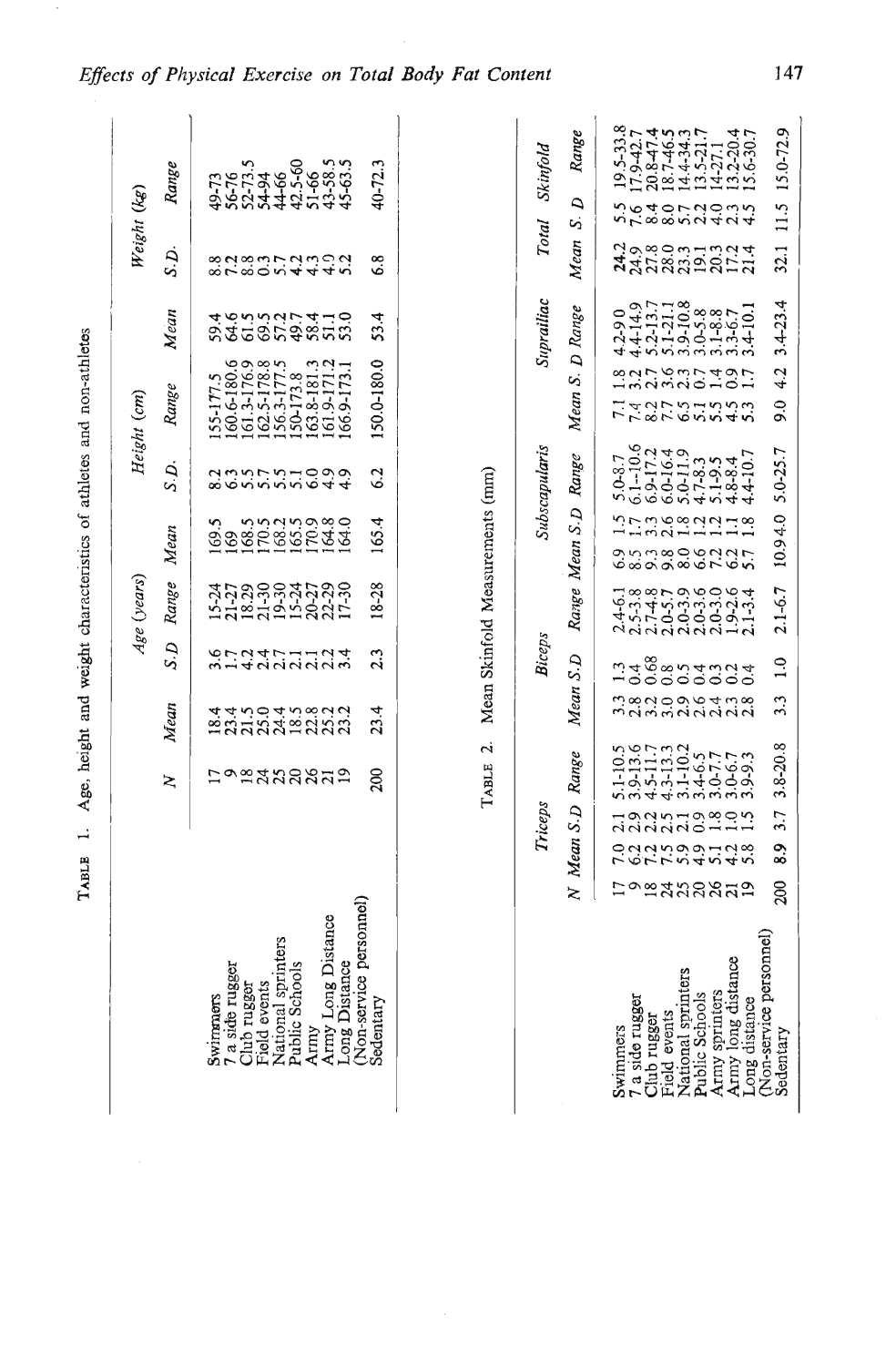Table **3** is a comparison of body density values and estimated body fat among athletes and non-athletes.

|                                      |     |        |      | <i>Body density</i> $\times$ 102 (kg/m <sup>3</sup> ) |              |       | Fat $(\frac{6}{6}$ body weight) | $P(t-test)$ |
|--------------------------------------|-----|--------|------|-------------------------------------------------------|--------------|-------|---------------------------------|-------------|
|                                      | N   | Mean   | S.D. | Range                                                 | Mean<br>S.D. | Range |                                 |             |
| Swimmers                             | 17  | 1.0755 | 5.9  | 1.0656-1.0822                                         | 10.3         | 2.5   | $7.4 - 14.5$                    | < 0.1       |
| 7 a side rugger                      | 9   | 1.0757 | 7.6  | 1.059-1.0839                                          | 10.1         | 3.2   | $6.7 - 16.7$                    | ~< 0.1      |
| Club rugger                          | 18  | 1.0723 | 6.8  | 1.0572-1.079                                          | 11.6         | 3.0   | $8.7 - 18.2$                    | < 0.1       |
| Field events                         | 24  | 1.0723 | 8.1  | 1.0515-1.0827                                         | 11.7         | 3.5   | $7.2 - 20.8$                    | < 0.1       |
| National sprinters                   | 25  | 1.0768 | 6.1  | 1.0661-1.0898                                         | 9.8          | 2.6   | $4.2 - 14.3$                    | < 0.0001    |
| Public Schools                       | 20  | 1.0816 | 3.4  | 1.0779-1.0908                                         | 7.7          | 1.4   | $3.8 - 9.2$                     | < 0.00001   |
| Army sprinters                       | 26  | 1.0810 | 5.4  | 1.0726-1.0907                                         | 7.9          | 2.3   | $3.8 - 11.5$                    | < 0.00001   |
| Army long distance                   | 21  | 1.0853 | 3.6  | 1.0804-1.0922                                         | 6.1          | 1.5   | $3.2 - 8.2$                     | < 0.00001   |
| Long distance                        | 19  | 1.0801 | 6.1  | 1.0691-1.08062                                        | 8.5          | 2.4   | $3.8 - 13.0$                    | < 0.0001    |
| (non-service personnel)<br>Sedentary | 200 | 1.0694 | 9.6  | 1.0454-1.0888                                         | 12.9         | 4.1   | $4.7 - 23.5$                    |             |

**TABLE 3. Comparison of estimated body density values and body fat among athletes and nonathletes.** 

A study of the dietary habits showed that the diet of the athletes was very similar to that of the sedentary group. In many instances, the athletes and non-athletes lived in the same hostel and ate the same food. Almost all of them had two rice meals each day, but their diet was inadequate in proteins. Except for the rugger players and the swimmers who came from upper middleclass families, only a few could afford an egg and a glass of milk each day. On an average they consumed less than  $\frac{1}{4}$  lb of beef or fish per day.

The most reproducible site for skinfold was the biceps, while the skinfold thickness at the subscapular and suprailiac sites was far greater than at the other sites, which was also the observation of Tanner and Whitehouse.<sup>45</sup> Though Ruiz et al<sup>39</sup> reported that lack of precision in identifying the triceps midpoint could lead to large random variations in skinfold thickness and Womersely and Durnin<sup>49</sup> observed that the greatest variation was at the triceps site, this was not what was observed in the present study.

## **3.1 Swimming**

**A** total of 17 male swimmers who constituted the Sri Lanka pool were examined just prior to the Indo-Ceylon Meet.

These 17 swimmers were Ceylon's best swimmers and were the youngest group examined (mean age 18.4 yrs). Their duration of training was  $1\frac{3}{4}$  hours per day. In spite of their rigid training schedules their total body fat content was high (10.3 %)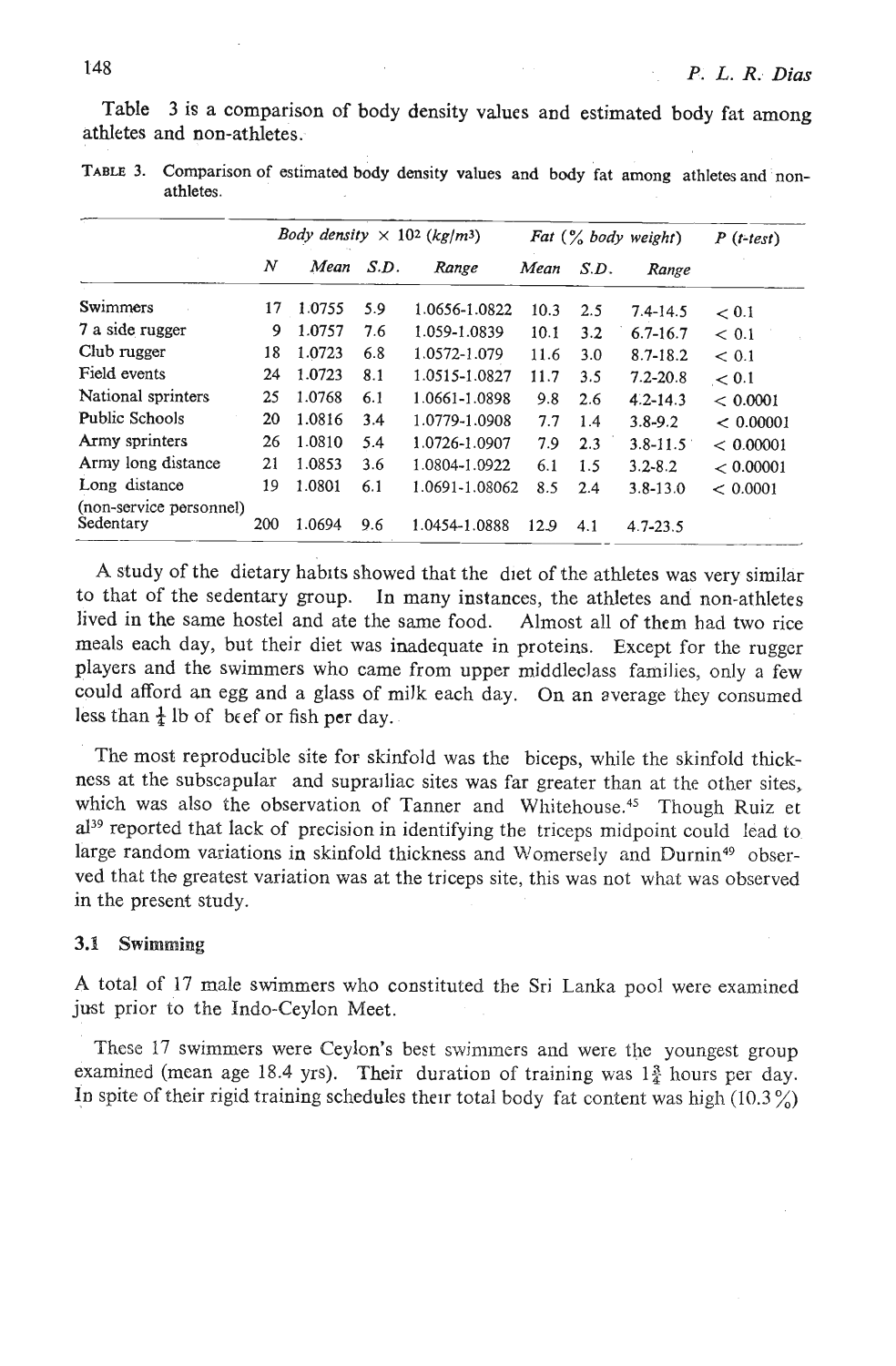## **3.2 Rugger**

**A** total of 27 rugby players were examined.

3.2.1. *Seven a Side Rugger*  $-$  9 players comprised the Sri Lanka team for the international Sevon a side rugby tournament held in Hongkong. **All** of them were employed, some of them being executives and they trained for  $1\frac{1}{4}$  hours each day.

3.2.2. *Club Rugger* - These *18* players represented a leading Colombo rugby  $club$  - the Colombo Hockey and Football Club - (CH and FC). All were employed in the private sector and training was restricted to 1\$ hours each day.

The total body fat content of these 27 rugby players was high and there was no significant difference ( $P < 0.1 > 0.05$ ) between the fat content of these players and the sedentary individuals.

## **3.3 Athletes**

A total of 135 athletes were examined. These athletes had represented Sri Lanka in international meets, some held Ceylon records, others were winners of the **AAA**  meet, the Junior Nationals, the Ceylon Schools or Army meet.

Of these athletes 24 had won field events like the Discus, Puttshot and Javelin. Of the remaining 11 1 athletes, 71 were sprinters who had as their favoured event the 100 m, 200 m, 400m, 800 m, flat or hurdles. They comprised 26 army sprinters, 20 Public schools sprinters and 25 natjonal sprinters who were non-service personnel.

40 athletes were long distance runners who specialized in the  $1500m$ ,  $3000 m$ , 5000 m, 10,000m or the marathon road race  $-26$  miles. 21 of these athletes were from the army while the other 19 were non-service personnel. The sprinters, Army athletes, public schools athletes, long distance runners and those athletes who participated in the field events are considered separately.

3.3.1. *Field events* — They were the heaviest of the athletes, (mean wt. 69.5 kg). Their fat content was the highest (mean  $11.7\%$ ) among the athletes and showed no significant difference  $(P<0.01-0.05)$  from the sedentary group. This was probably because their training involved more or less static exercises and they did not participate in any running or endurance training.

3.3.2. *National Sprinters* — Most of them were employed in the mercantile sector, doing desk jobs and their period of training was only  $1\frac{1}{2}$  hours per day. Their total body fat content  $(9.8\%)$  though highest among the runners was significantly lower  $(P<0.0001)$  than the sedentary group.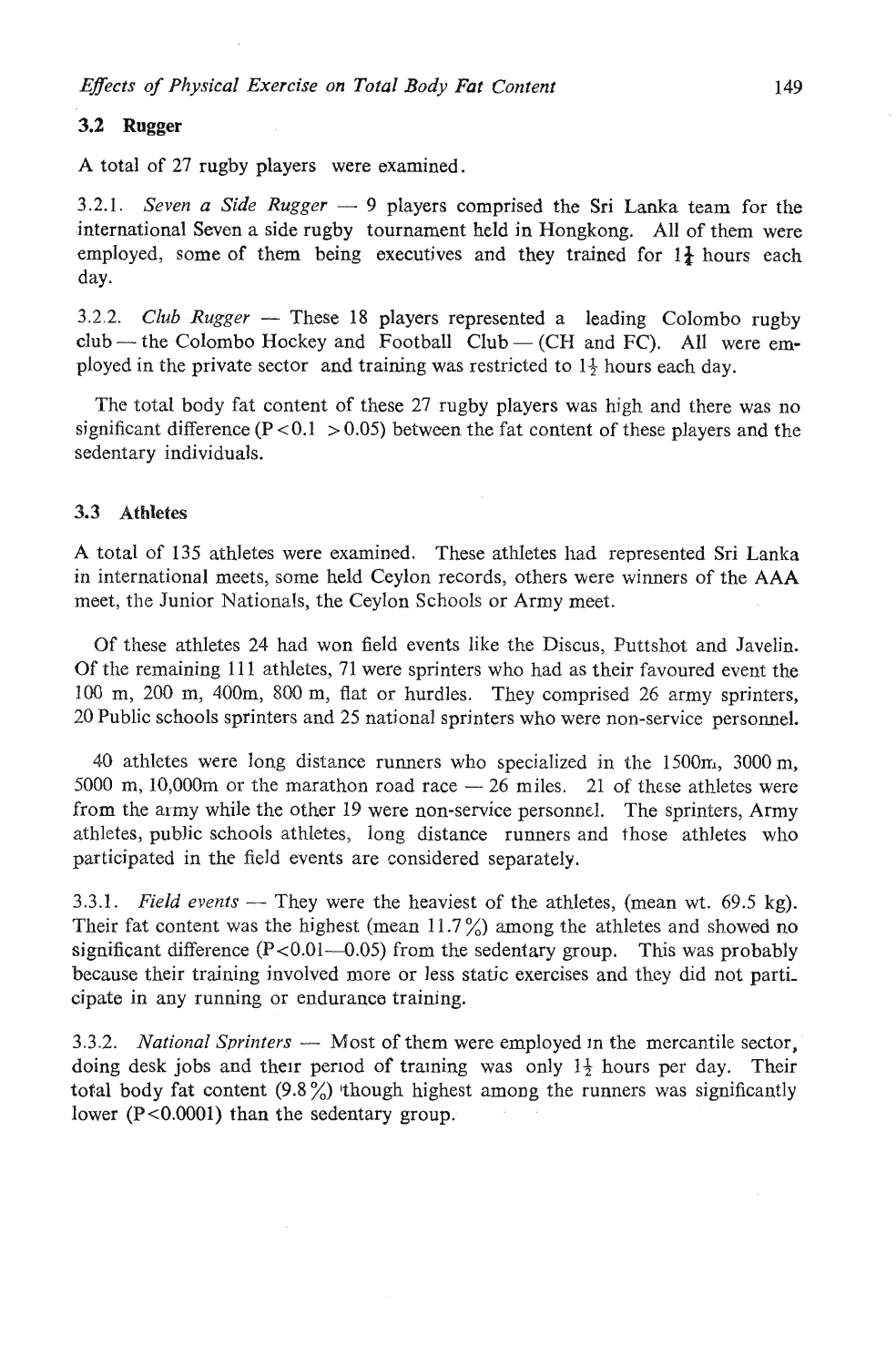**3.3.3.** Public Schools-These young schoolboys (mean age **18.5** yrs) trained for about 19 hours each day. Their total body fat content  $(7.7\%)$  was even lower than the national and army sprinters and was very significantly lower  $(P < 0.00001)$  than the sedentary groups, probably due to their greater physical activity and higher metabolic needs.

 $3.3.4.$  Army sprinters - Compared to the national sprinters, their mean fat content was lower (7.9%) probably because their duration of training was almost double that of the other sprinters.

3.3.5. National long distance runners - Although long distance runners are known to have the lowest fat content among athletes, these national runners had fat content higher than most sprinters- a reflection of their poor training which was only  $1\frac{1}{2}$  hours each day. These athletes almost all of whom were employed and doing desk jobs had very little time for endurance training.

3.3.6. *Army long distance runners* — Their body weight were the lowest (mean 51.1  $\pm$  4.0 kg) and their fat content was also the lowest (mean 6.1 %) being very significantly lower  $(P<0.00001)$  than the sedentary groups. Their duration of training was at least **3** hours each day.

Although these army long distance runners ate the same food and lived in the same barracks as the army sprinters, their fat content was significantly lower on account of the endurance training.

## 4. **Discussion**

The body fat content depends on dietary habits and physical activity. Variations in states of nutrition, and in physical activity alters markedly the composition of body fat. Brozek<sup>4</sup> observed that matched for age and height, the physically active men were heavier than inactive men, thcir **S.** *G.* was higher and their estimated fat content lower.

Various figures have been given for the total body fat content of normal men. Hunt and Giles<sup>27</sup> reported that the reference man had  $14\frac{9}{6}$  fat. Brozek<sup>4</sup> estimated that the average value for fat percentage in men 25 years old was  $13.1\%$ . Pascale et al<sup>34</sup> sampled 88 men with an average age of 22 years and reported a mean fat content of 13.8%. Lesser et al<sup>30</sup> found that the average body fat content for men aged 17-39 years who were representative of the urban U. S. population was  $18.3\%$  (range 9.7-27.3%). Costill et al<sup>14</sup> reported a body fat content of  $16.3\%$  among sedentary college students.

No figures are available for the total body fat content of Ceylonese males whose diet is so completely different from their counterparts in the western world. The present study shows that the total body fat content of sedentary Ceylonese males (mean  $12.9\%$ ) is far lower than that reported by workers in other countries. The fat content of the athletes is even lower.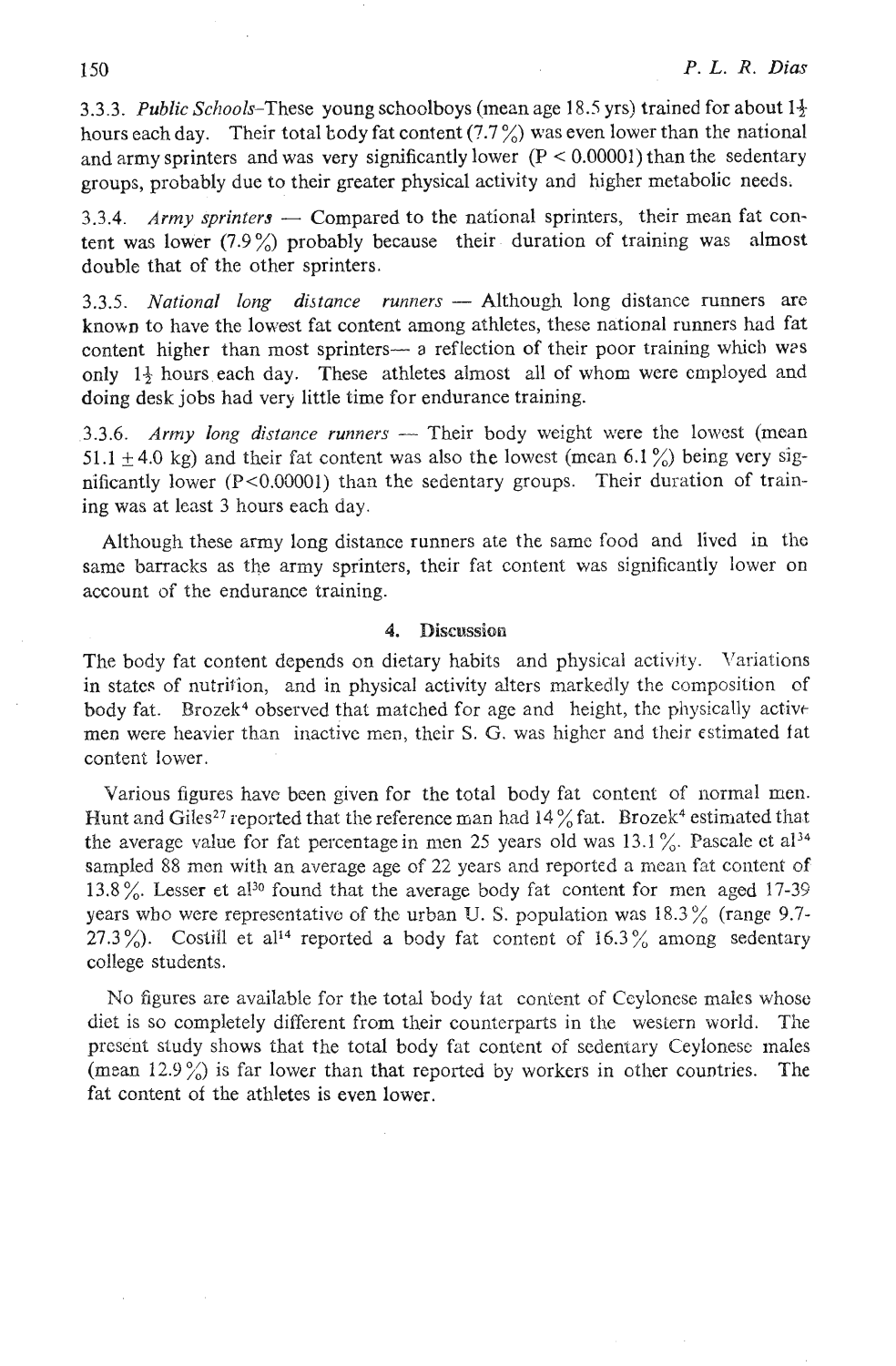It is known that exercising any group of muscles leads to a mobilisation of fatty acids from fat deposits throughout the body, $25$  since exercising muscle utilizes fatty axids as its principal source of fuel.<sup>51</sup> Variations of body density and fat content among athletic groups has shown some relationship to the nature of the sport. Endurance athletes (marathoners) are known to have less body fat than other athletic groups.<sup>15,26</sup> Many top olympic marathon runners have a body fat value below 6%. Costill et al<sup>14</sup> found the mean fat content of 114 marathoners to be 7.5%

In our series, though the army long distance runners had a comparable fat content (mean 6.1%), the long distance runners who were non-service personnel showed a much higher fat content  $(8.5\%)$ .

Pugh et showed a relatively high body fat content **(22.2%)** among **10** channel swimmers. Our swimmers most of whom were not long distance swimmers showed a mean fat content of  $10.3\%$ .

Football players were also observed to have considerably more body fat. Behnke et al<sup>1</sup> observed a fat content which ranged from 10-24% among football players. while Costill et al<sup>14</sup> reported a fat content of  $15.4\%$  in 75 football players. Though no figures are available for rugger players, rugger is a sport which is very similar to football, and our rugger players had much lesser values for their body fat content. The higher body **fat** content in rugger players and swinmers is probably due to their richer diet for most of them were from the uppcr middle class.

It is generally accepted for European men that *20%* body fat represents mild obosity. No standards for obesity are available in Sri Lanka, but by these western standards, one athlete in the field events and 8 from the sedentary group could be classified as mildly obese.

#### $\mathcal{L}_{\mathcal{L}}$ Comment

The total body fat content of the sedentary students is far greater than that of the age matched athletes. It appears that the young sedentary man with a higher total body fat content is an increasingly common variety of physical type in Sri Lanka and may account for the increasing incidence of coronary heart disease among the young in this country.

## Acknowledgements

I wish to thank Mrs. Kusum Fernando for secretarial assistance.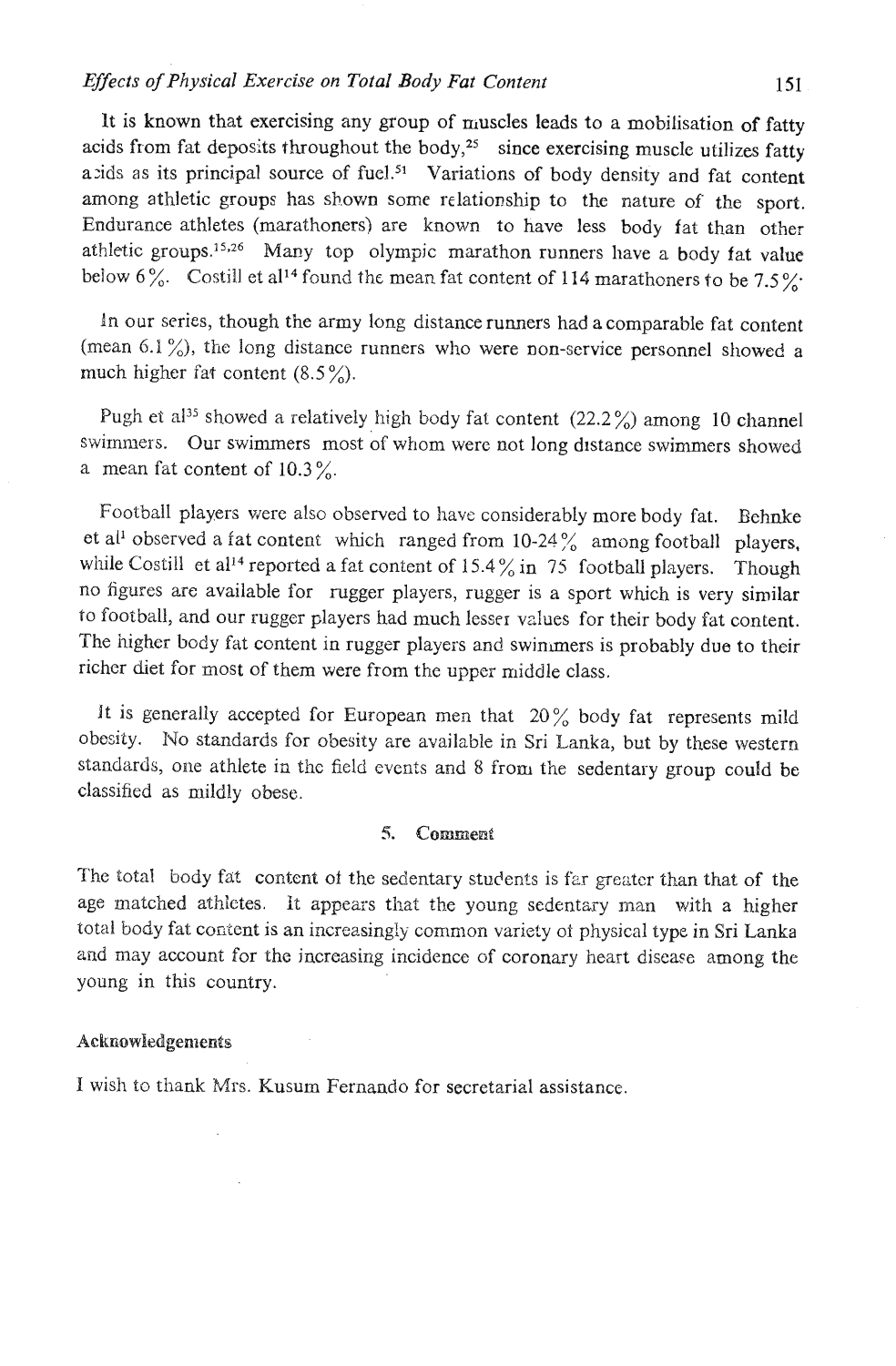### References

- 1. BEHNKE, A. R., FEEN, B. G. & **WELHAM,** W. C. (1942) *J. A. M. A.,* **<sup>118</sup>**: 495-498.
- 2. Boom, R. A. (1966). *Brit.* J. *Nutr.,* **<sup>10</sup>**: 719-725.
- 3. BROZEK, J. & KEYS, A., (1951) *Brit.* J. *Nutr., 5* : 194-206
- 4. BROZEK, J.(1952) *Fed. Proc.,* **<sup>11</sup>**: 784-793.
- 5. BROZEK, J.& KEYS, A., (1952) *Science.,* <sup>116</sup>: 140.
- 6. BROZEK, J.(1956) *Human Biology.,* <sup>28</sup>: 124-140.
- 7. BROZEK, J.& MOM, H., (1958) *Human Biology.,* **<sup>30</sup>**: 322.
- 8. BROZEK, J., GRANDE, F., ANDERSON J. T. & KEYS, A. (1963) *Ann. N.* **Y.** *Acad. Sci.,* **<sup>110</sup>**: 113.
- 9. CHEN, K. P., DAMON, A. & ELLIOD, *O.,* (1963), *Ann. N.* Y. *Acad. Sci.* **<sup>110</sup>**: 760.
- 10. CLARKE, H. **PI.,** GESER, L. **R.** & HUNSDON, S.B., (1956) *Res Quart.,* **27** : 379.
- 11. CONSOLAZIO, C. F. (1963) *Physiological measurements of metabolic functions in man.* **New**  York : Mcgraw - Hill Book Company.
- 12. COSTILL, D. L. & FOX. E. L. (1968) *Distance Running News.,* **<sup>3</sup>**: 4-5.
- 13. COSTEL, D. L. & Fox, E. L. (1969) *Med.* & *Sci. in Sports.,* 1 : 81-86.
- 14. COSTILL, D. L., BOWERS, R. & KAMMER, W. F. (1970) *Med.* & *Sci. in Sports.* **<sup>2</sup>**: 93-95.
- 15. CURRENS, **J.** H. & WHITE, P. D. (1961) *New Eng. J. Med.* <sup>265</sup>: 988-993.
- 16. DASSON, A. & GOLDMAN, R.F. (1964) *Human Biology.* **36** : 32.
- 17. **DURNIN,** J. V. G. A. & RAHAMAN, M. M. (1967) *Brit.* J. *Nu!r.* **<sup>21</sup>**: 681-689.
- 18. DURW, J. **V.** G. A. & WOMERSLEY, J. (1974) *Brit.* J. *Nutr.* **<sup>32</sup>**: 77-97.
- 19. EDWARDS, D. A.W., HAMMOND, W. H., HEALY, M. J. R., TANNER, J. M. & WHITEHOUSE, R. H. (1955) *Brit.* J. *Nutr.* <sup>9</sup>: 133-143.
- 20. FLETCHER, R. F. (1962) *Clin. Sci.* 22: 233-246.
- 21. FORBES, G. B., GALLUP, J., & HURSCH, J.B. (1961). *Science* **<sup>133</sup>**: 101-102.
- 22. FRY, E. I. (1961). *Am.* J. *Phys. Anthropol.* <sup>19</sup>: 98.
- 23. GARN, **S. M.** & GORMAN, E. L. (1956) *Human Biology.* **<sup>28</sup>**: 407.
- **24.** HAMMOND, W.H. (1955) *Brit.* J. *Prevent* & *Social Med.* 9: 21.
- 25. **HAVEL,** R. J., CARLSON, L. A. & **ELESUM),** L. (1964) J. *Appl. Physiol:* **<sup>19</sup>**: 613-618.
- 26. HIRATA, **I<.** (1966) *J. Sports. Med. 6* : 207-222.
- 27. HUNT, E. E. & &ES, E. (1956) *Human Biology.* **<sup>28</sup>**: 253-273.
- 28. Keys, A. & BROZEK, J. (1953) *Physiological Review.* 33: 245-325.
- 29. KEYS, A. **ANDERSON,** J. T. & BROZEK, J. (1955) *Metabolism clinical* & *experimental.*  4: 427.